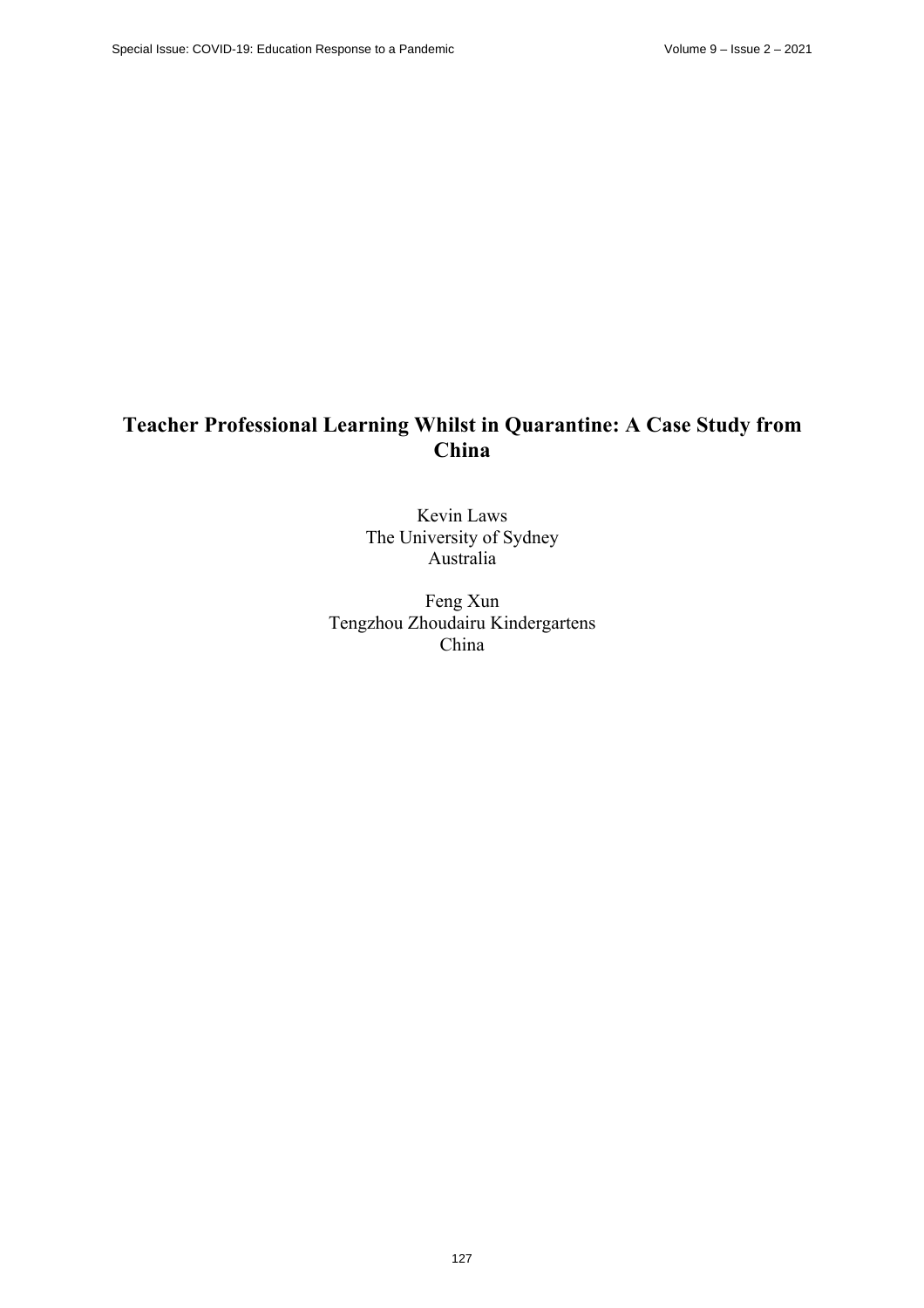#### **Abstract**

Transforming two early education centres in China to incorporate the educational philosophy of Maria Montessori is a huge task. To induct teaching staff into Montessori's philosophy, pedagogy, and curriculum when their past educational experiences have been formed by a rigid, traditional model added to the challenge. To further complicate matters the transformation took place during lockdown due to the COVID-19 pandemic and the staff participated in a completely voluntary capacity whilst in isolation. For this research project the authors collected data through direct observations, surveys, questionnaires, individual teacher interviews, and focus group interviews. How online professional learning for 35 staff members was planned, organised, modified, and undertaken is outlined. Practical and technical issues involved in moving from face-to-face to online teaching are also included. Teachers reported that the professional learning program had prepared them well for when the centres reopened and the children returned.

*Keywords*: China, COVID-19, early childhood education, Montessori, quarantine, teacher professional learning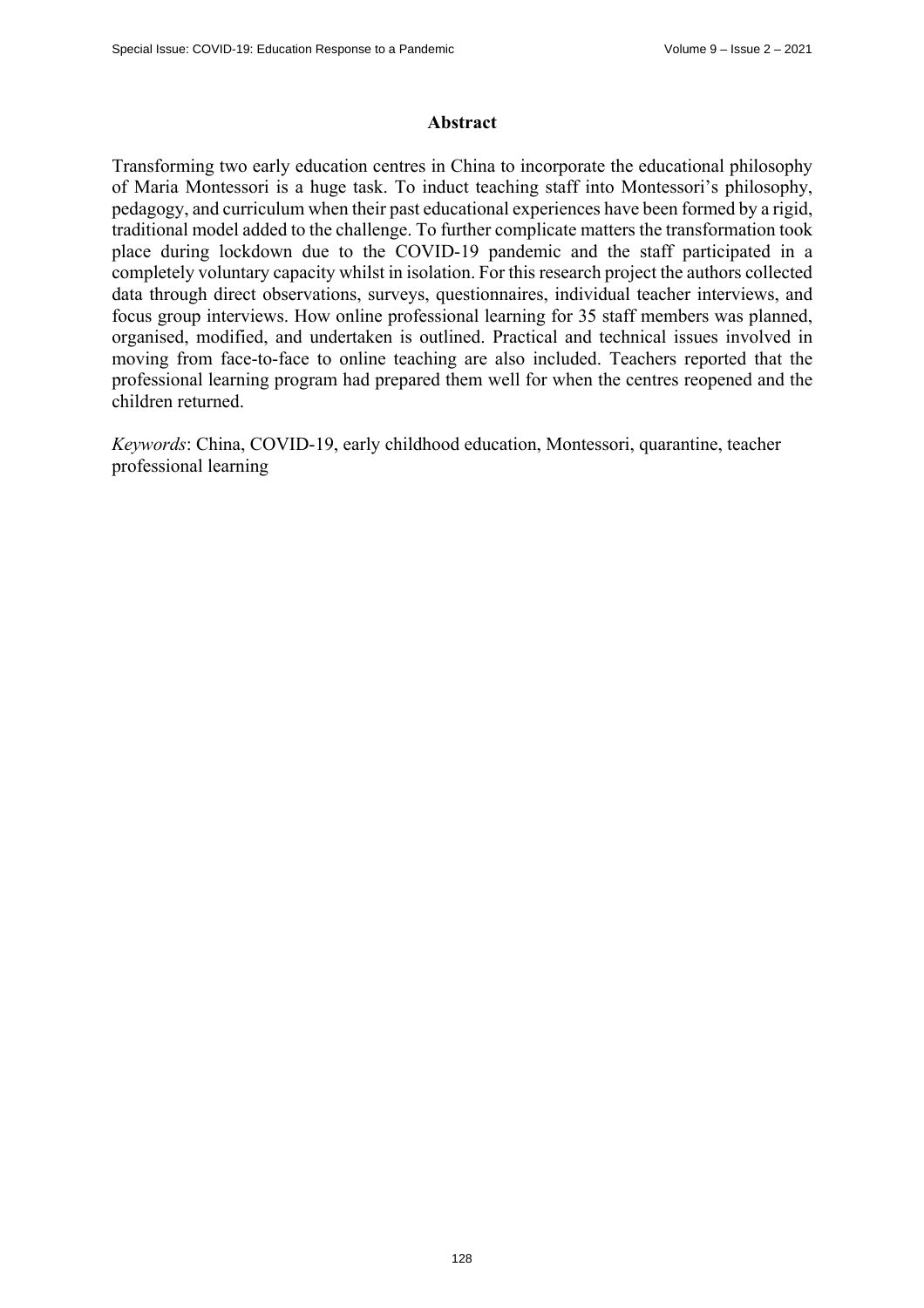This article explores the professional learning of early childhood teachers in two preschools in Shandong Province, China. The professional learning program was designed to bring about major and enduring changes to pedagogy and curriculum, and occurred at a time of unique circumstances associated with the coronavirus pandemic in the first half of 2020.

The term "professional development" of teachers is well understood, however in a growing number of countries the term "professional learning" is gaining currency (O'Brien & Jones, 2014) and will be used in this article. The Organisation for Economic Co-Operation and Development [OECD] definition of teacher professional development/learning encapsulates the concepts which have been identified as contributing to successful and effective teacher professional learning:

*Effective professional development is on-going, includes training, practice and feedback, and provides adequate time and follow-up support. Successful programmes involve teachers in learning activities that are similar to ones they will use with their students, and encourage the development of teachers' learning communities* (OECD, 2009).

## **Literature Review**

The elements of effective teacher professional learning and development have been the focus of considerable research. In a wide-ranging review of the literature on teacher professional development/learning Villegas-Reimers (2003, pp. 119–120) identified the following factors necessary to create a "culture of support" for successful professional learning: collegiality, openness, and trust; opportunities and time for inquiry; teachers learning in context.

In a policy brief on teacher professional development in the USA, Kedzior and Fifield (2004) identified the characteristics of high-quality teacher professional development as including a focus on content, the provision of opportunities for active learning, collaboration with colleagues, and responsiveness to teacher needs. Based on a literature review of effective contexts for teacher professional learning Timperley and colleagues (2007) added an extended time for opportunities to learn and opportunities to process new understanding, the development of a learning culture, and the creation of conditions for distributed leadership.

Little (2012) conceptualised good teacher professional learning as being contextualised, connected to issues of teachers' practice, encouraging experimentation, collegial and collaborative, and active as opposed to being "episodic, superficial and disconnected from their own teaching interests and recurring problems of practice" (p. 22). To be most effective Harris and Jones (2017) stated that "teachers' professional learning should be appropriate, timely, targeted and meaningful" (p. 331).

Based on a literature review of effective approaches to teacher professional development Borko et al. (2010) stated that professional development content should be situated in practice, focused on student learning, take place in a collaborative learning environment, and involve teaching practices modelled by the leaders of the professional learning program.

In Turkey, a qualitative study involving elementary school teachers Bayar (2014) found the participating teachers identified the characteristics of effective professional learning as including meeting the teachers' existing needs, involving teachers in the design and planning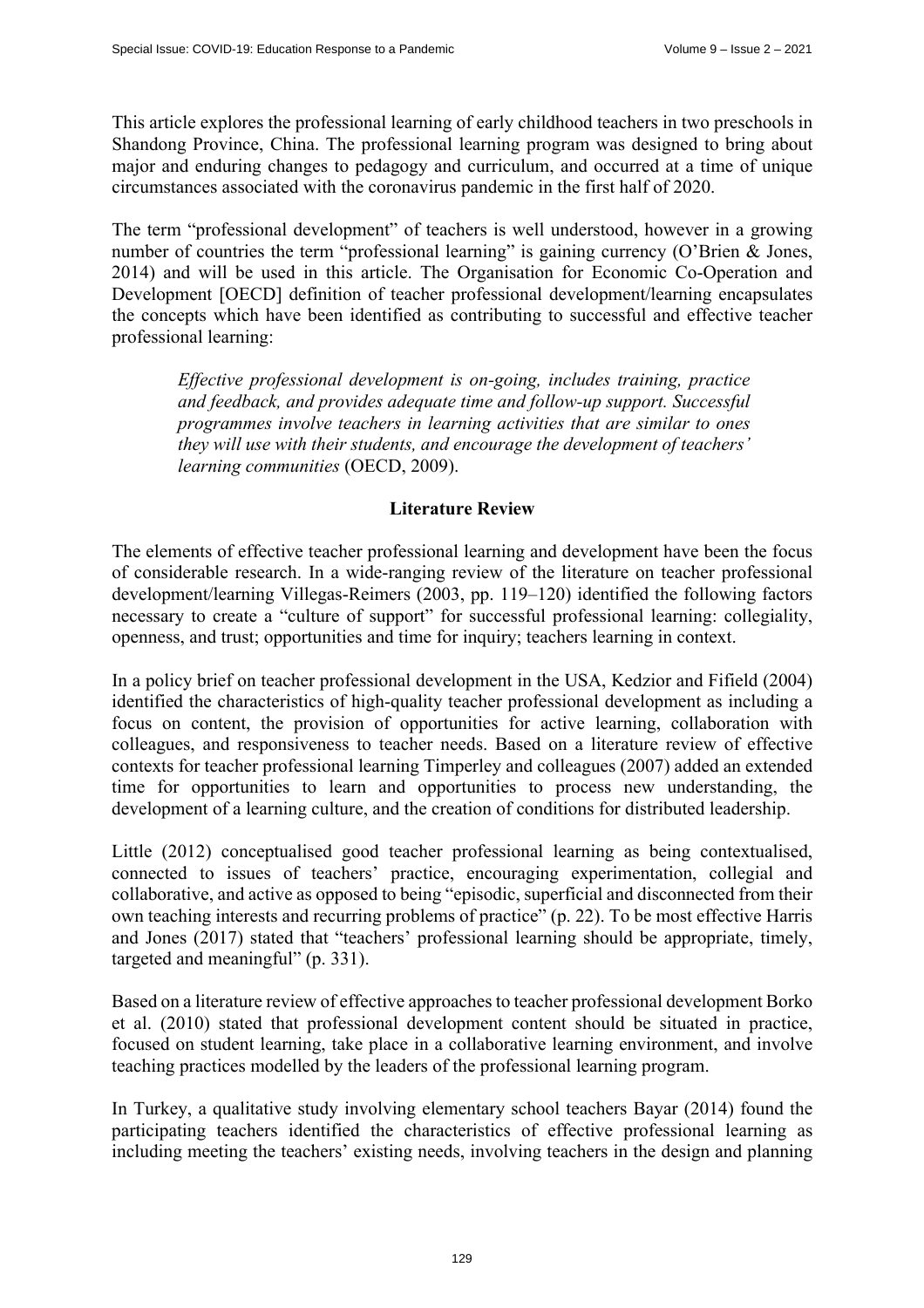of the activities, and opportunities for active participation (p. 319). These features also were identified in an editorial by Kennedy (2015, p. 1) in the UK.

With specific reference to early childhood education in Australia, Nolan and Molla (2018) conceptualised professional learning as socially situated practice conducted in a specific context. They referred to the four C's of effective professional learning: context, collegiality, criticality, and change.

In a recent review of thirty-five "methodological rigorous studies" of effective professional learning Darling-Hammond et al. (2017, pp. iv-v) identified positive links between effective teacher professional learning, teacher practices and improved student learning outcomes:

- 1. The learning is content focused and develops specific pedagogies and teaching strategies associated with related curriculum content.
- 2. Teachers are actively involved in designing and trying out teaching strategies that involve the same style of learning they are designing for their students.
- 3. Opportunities are provided for teachers to share ideas and collaborate while they create learning communities.
- 4. Teachers are provided with a clear understanding of what best practices might look like through shared curricular models and the modelling of instruction.
- 5. Professional learning activities and shared expertise focuses on the individual needs of teachers.
- 6. The professional learning includes time and space for teachers to reflect, receive input about, and make changes to their teaching practice.
- 7. There is adequate time for teachers to learn, practice, and implement new strategies that facilitate changes in their practice.

The factors outlined in the seven points identified by Darling-Hammond and colleagues (2017) encapsulate the points made by the authors of previous paragraphs and were used to analyse and structure the professional learning experiences of teachers in two early childhood education centres (ECE) during the first half of 2020**.**

## **Context of the Study**

When this study commenced in early February 2020, educational institutions in Shandong Province, China, were prevented from opening after the Chinese New Year holiday because of the outbreak of a novel coronavirus in the city of Wuhan. Prior to this, the decision to introduce a Montessori approach to teaching and learning through a one-week professional learning program for teachers in the two ECE centres had been planned. The lockdown meant that teachers were not being paid and the Centre's Director was not receiving any income from fees. Nevertheless, all teachers volunteered to continue to participate in the professional learning program.

For a number of years, the two centres had operated in different areas of the same Chinese city under the ownership of the Director. Each centre had a Principal as well as teachers and carers, and their daily management was relatively independent. For each thirty children the teaching group consisted of three people, a Head Teacher, a General Teacher and a Carer. The children were organised into mixed-age groups from 2.5 to 6 years of age. This situation was different from that which existed in most early childhood centres in China where the number of children in each class group was larger and the children in each class were in the same age group.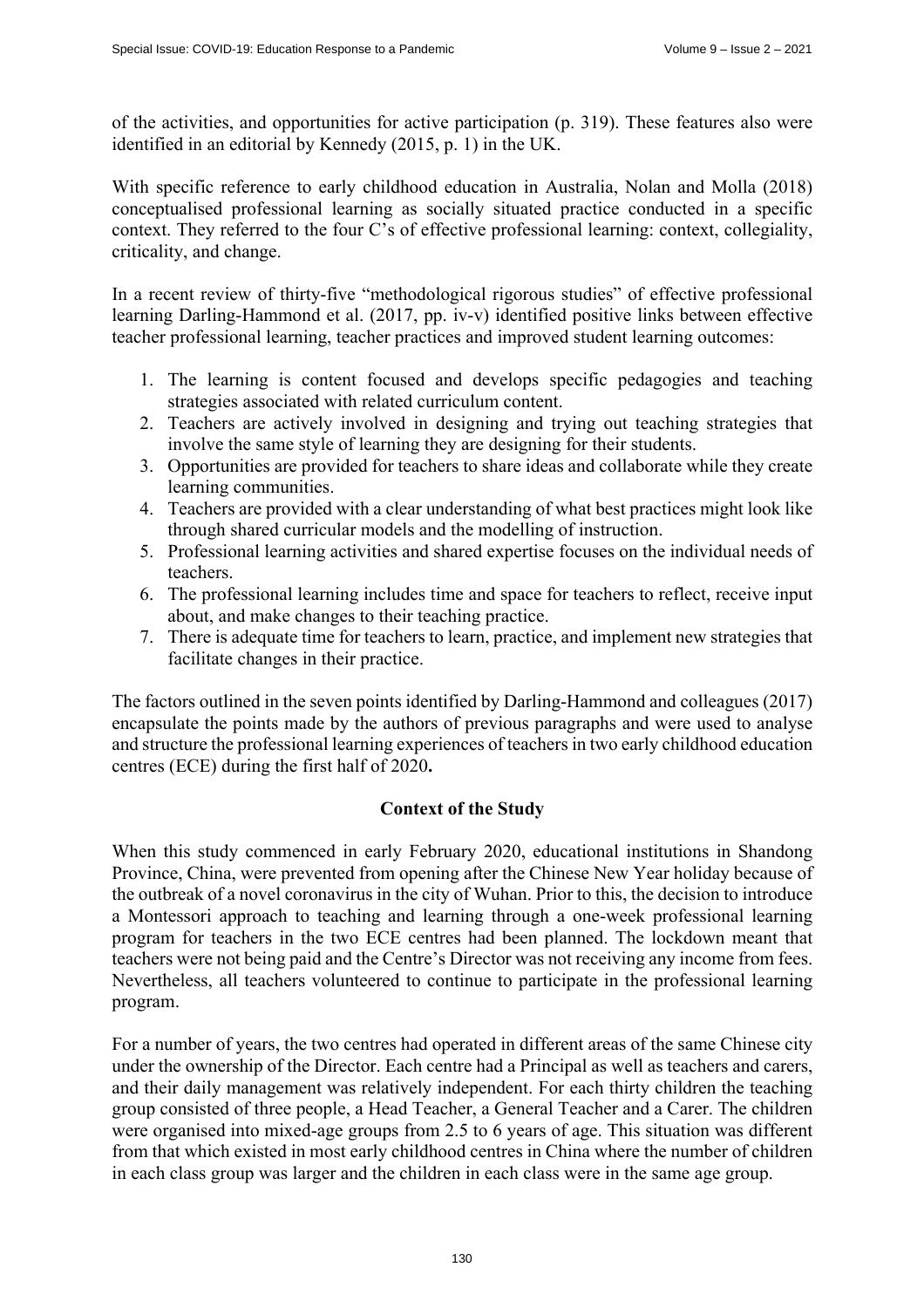The professional learning sessions began online in February and continued until June. The content of the early sessions had been planned but, as the length of time that staff were prevented from meeting face-to-face increased, the range of topics for professional learning grew. At first topics were largely determined by the Director, with input from the two Principals, but over time the specific needs of individuals and groups of staff members were acknowledged, and these needs became the focus of continuing professional learning activities.

In order to appreciate the challenges confronting the professional learning program it is necessary to understand the external and internal forces that were impacting upon early childhood education in China and, more specifically, in the two centres in late 2019 and the early months of 2020.

## **External Factors**

In January 2019, the Communist Party of China Central Committee and the State Council announced that by 2025 preschool education would be available for all children **(**Zou Shou, China Daily, 2 January 2019). This decree placed considerable pressure on the existing private early childhood centres to conform to a fee structure set by the government, in order for the centres to continue to operate.

At the beginning of 2020, awareness of a novel coronavirus (COVID-19) was recognised by Chinese authorities. The initial centre of the disease, Wuhan, was shut down, as was much of China. On 30 January, the World Health Organisation declared COVID-19 a Public Health Emergency of International Concern, and as a pandemic on 11 March 2020.

## **Internal Factors**

The Director had decided previously that the centres would adopt a modified Montessori approach to ECE, and that it would be necessary to provide professional learning experiences for all teachers in the new pedagogy and curriculum. To induct the teaching staff into Montessori's philosophy, when their past educational experiences had been formed by a rigid, traditional model, provided a major challenge. Because of COVID-19 the government closed access to all educational institutions in China and prevented the gathering of groups of people. This meant that the mode of delivery for the planned professional learning program for the centres' thirty-five staff members had to be modified. Some practical and technical issues involved in moving from face-to-face to online teaching became apparent. An added issue was the level of training and the relative inexperience of many of the teachers. A few teachers were university graduates, but most had undertaken certificate courses or were high school graduates.

## **The Decision to Introduce a Montessori Approach**

Late in 2018 the Director decided that both centres would be re-organised to implement a Montessori approach to teaching and learning. She had attended short-term training programs about progressive approaches to teaching and learning including those of Montessori, Reggio Emilia and Waldorf and she had read widely from the works of John Dewey, Jerome Bruner and others.

The Director wrote:

*At first, I doubted the feasibility of applying any of these approaches in my schools in a city like my hometown, where parents all think education, including early childhood education, is about academic performance. ... I*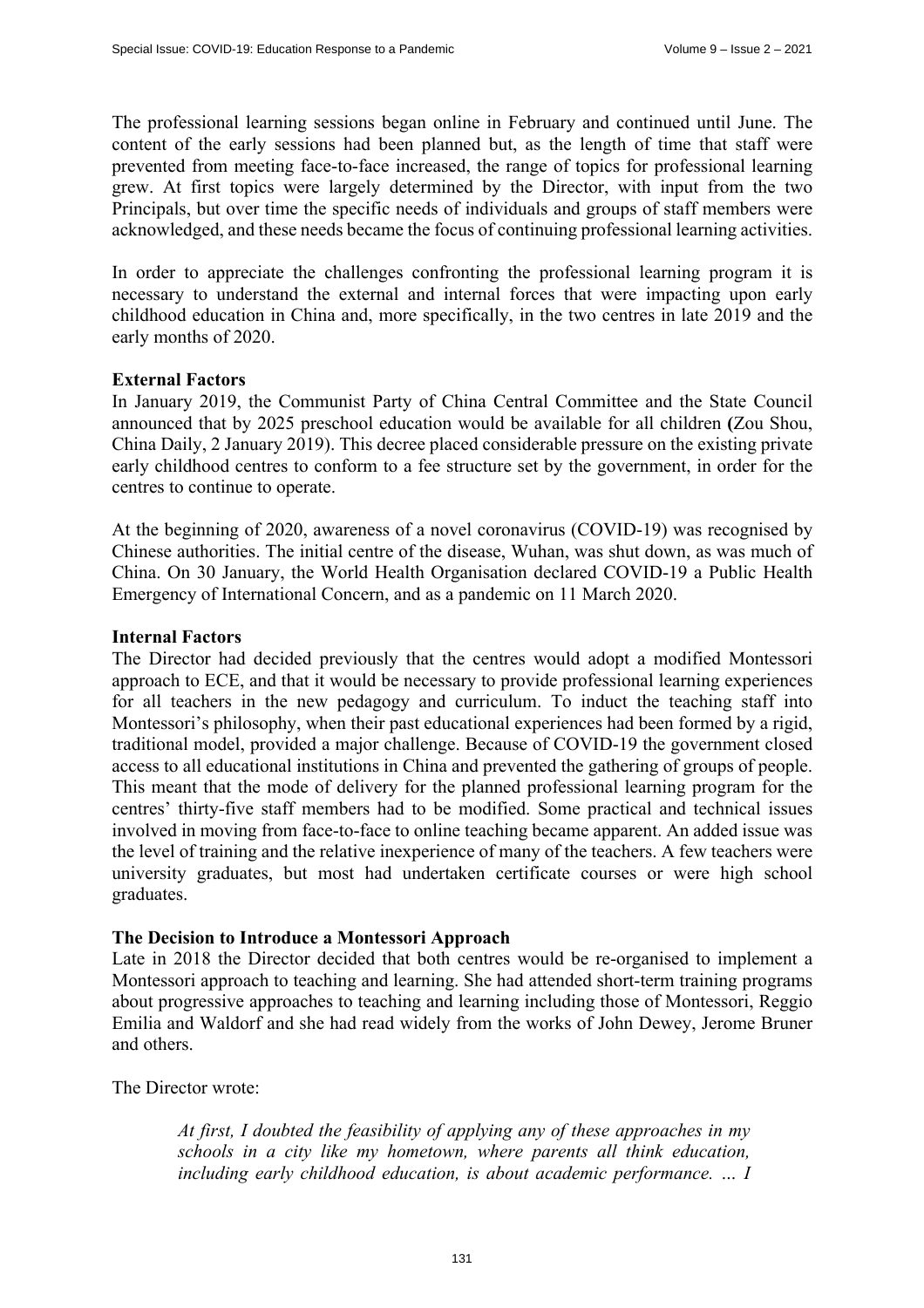*chose the Montessori approach because it gives teachers full practical training to allow them to understand the core of the approach gradually.* 

Once the decision was made the Director undertook an official Montessori program herself which provided her with a formal Montessori teaching qualification.

## **Montessori's Approach to Education**

Montessori's training as a medical doctor, together with her studies in anthropology, philosophy, psychology, education, and her experiences in teaching children with mental disabilities provided her with a background to develop what she considered a "scientific pedagogy". She wrote:

Our aim in education in general is two-fold, biological and social. From the biological standpoint we wish to help the natural development of the individual, from the social standpoint it is our aim to prepare the individual for the environment. … The education of the senses is most important from both of these points of view (1912, p. 150).

She believed in the power of each child to learn through observing and adapting to life especially in the important first six years of life, and advocated an education that would provide children with a stimulating environment in which they could "experiment" and learn through their experiences. She designed learning materials to be used in classrooms which allowed children to identify their errors and learn without being corrected directly by the teacher.

Montessori emphasised the importance of the child in doing "work" (learning) by themselves. She demanded that a teacher must be a careful and systematic observer of each child in order to be aware of what and how each child has been learning, and when a child might be ready to grasp the opportunity to move onto different or more complex concepts.

Montessori saw a child's natural development as taking steps towards achieving independence through different "planes of development". The first plane extended from birth until six years of age. In the first three years the child learns through sensory experiences. During the second half of the first plane, a child learns in a more conscious way by being encouraged to actively do things on their own (Montessori, 1912, p. 150).

Montessori wrote about a "new pedagogy" which has important implications for teachers.

It is my belief that the thing we should cultivate in our teachers is more the spirit than the mechanical skill [of teaching] … we wish to awaken in the mind and the heart of the educator an interest in natural phenomena (1949, pp. 28–29).

To be able to achieve this the school must be set up in such a way that a child may be observed in a systematic, yet unobtrusive way. She believed the teacher's task was not to talk at the children, but to prepare activities, based on specifically designed materials which would assist children to act and think for themselves. The child would be free to select the activity and materials that caught their attention at any time (Montessori, 1949, p.229). In this context what is commonly thought of as a "lesson" becomes an experiment for the child. Any guidance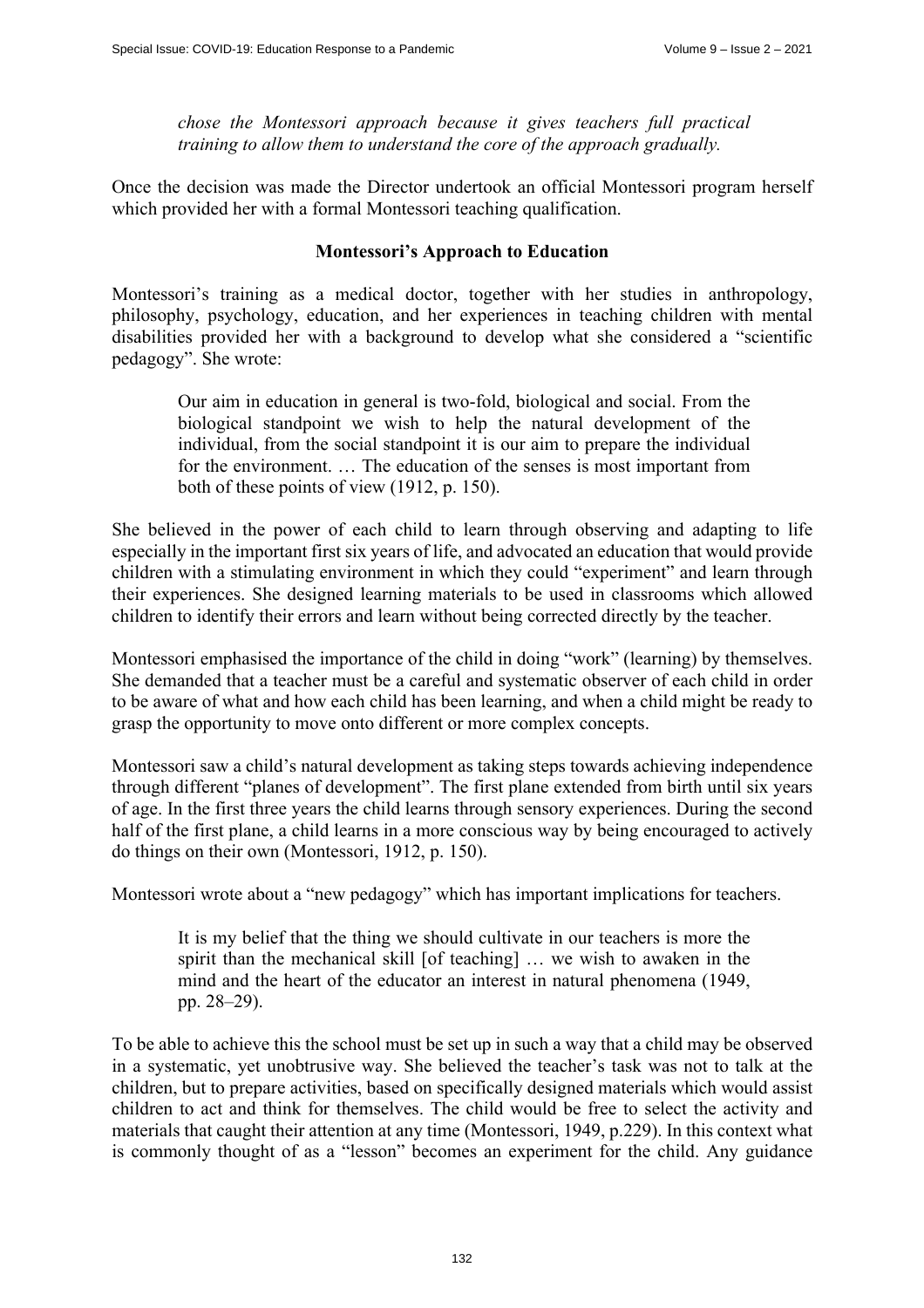offered by the teacher should be brief, simple, and aimed at assisting the child to achieve the child's objective.

## **Implementing a Montessori Approach**

In the centres about two hours every morning was spent using Montessori teaching and learning activities and materials. During this time each child had access to a range of learning materials, some devised by Montessori over 100 years ago, supplemented by newer materials created by teachers, but based on Montessori principles. Each piece of learning material was designed to produce a specific learning outcome for an individual child. Some newer materials reflected the influence of Chinese traditional art, festivals**,** and local cultures.

The learning materials were laid out on shelves which were easy for the children to access. The children were free to choose any of the materials which interested them and to spend as much time as they wished using them**.** During this time the teacher systematically observed individual children and recorded his/her observations in order to understand their learning and developmental needs. In the afternoon, group activities which involved music, art, language, and personal safety were organised according to the ages of the children.

There was a considerable difference in the level of qualifications and experience among the staff. Four had a bachelor's degree or above, while two-thirds of the staff either had a college diploma or vocational school certification. A few had only completed high school. Some have taught in traditional schools for a number of years, but others have only taught in schools for a short time. The Director made the following comment:

*Young teachers, who form the majority of our teacher group, don't have the experience of self-learning as they were taught in a traditional way. They have little idea of how to stimulate the children's active learning.* 

A persistent issue for most early childhood centres in China is a constant turnover of staff, with few staying for more than one or two years. According to a report in the China Daily (2 January, 2020) the shortage of public kindergartens and teachers can be attributed to the poor pay, heavy responsibilities, and pressures from the children's parents. The Director expressed a desire for teachers to stay for at least three years so they could work with the same group of children through the whole of Montessori's first plane of development.

## **Research Methods**

This study, which took place over four months in the first half of 2020, is a qualitative case study and is interpretive in nature (Merriam & Tisdell, 2016). It was conducted by the Director of the two ECE centres. It is a requirement of the Chinese Government that teachers undertake professional learning activities on a regular basis and that a record be kept of these activities. This record of activities, together with the Director's observations, reflections and interactions with teachers through individual interviews and focus group interviews and a survey into teachers' preferred modes of professional learning, form the basis of this study. Apart from the identity of the Director, no individual member of staff can be identified. The results were analysed by using the seven elements of effective professional learning identified by Darling-Hammond et al. (2017). A limitation of this study is that it reports on the professional learning program developed for the teachers, but it does not report on how the program changed teaching practices. This will form the basis of a future study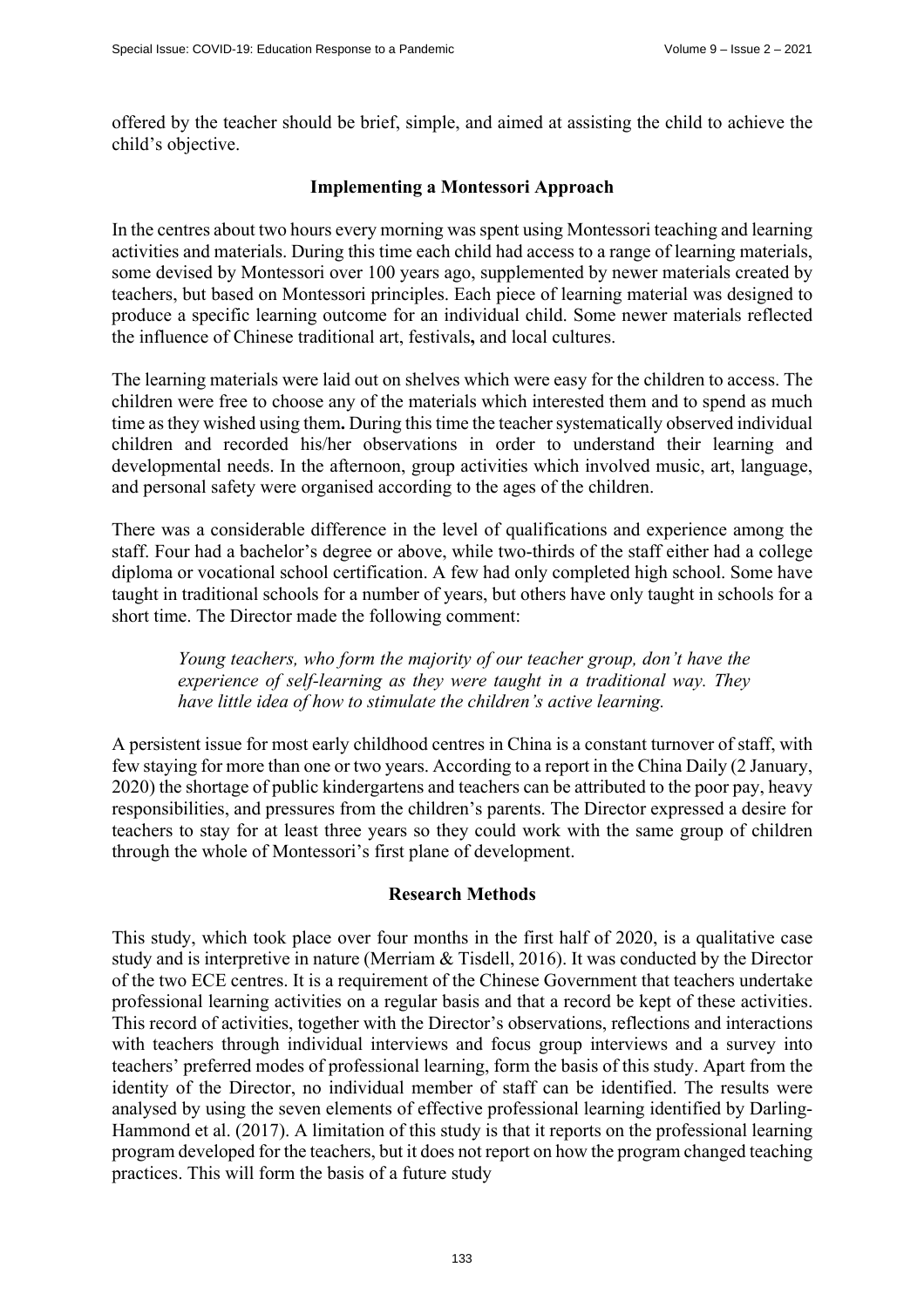The professional learning activities for all staff were conducted online each morning for about one-and a-half to two hours from early February until June while the schools were closed, and all teachers were isolated from each other in their own homes. Most of the staff members' learning activities were shared using "live broadcast" within the learning group on the Ding Ding app. This meant that teachers could listen to presenters and view PowerPoint slides, but questions to the presenter had to be typed into a message and sent separately in order to be read and answered. The computer screen showed the presenter in the upper right corner of the screen and questions appeared on another part of the screen. This approach caused some difficulties for discussions, but alternative approaches, such as video conferencing, proved less successful because of bandwidth issues and the lack of suitable software.

#### **Results**

The results of the study are reported under two headings related to the timing of the professional learning activities and staff reactions: February-March, and April-June.

#### **Phase 1: February-March**

The first three professional learning sessions outlined what was involved in the Montessori approach and illustrated how it differed from traditional Chinese education. The sessions included the essentials of the Montessori approach and the different role for teachers. Teachers were presented with ways of building a Montessori environment in their classrooms. These sessions were mostly theoretical and involved introducing elements of Montessori's philosophy in a didactic manner, although there were opportunities for questions and comments. A very important part of the Montessori approach is the observation of an individual child whilst interacting with the learning materials. Teachers were instructed on how to observe in a non-intrusive manner, and how to record a child's reactions towards and with the materials in a systematic and regular manner. As an essential part of the first three sessions teachers were introduced to Montessori's ideas of regulation and freedom of the children.

The succeeding sessions were more practical in their focus but difficult to conduct because the teachers were isolated from one another. Experienced teachers demonstrated and discussed how they used traditional Montessori materials for all teachers to observe. This was particularly useful for the less experienced teachers as they were encouraged to observe, note, and comment on what occurred.

Teachers were asked to develop hand-made "complementary Montessori" materials to share with colleagues. In most of the sessions one teacher presented her new material in a manner which demonstrated how it might be used in the actual learning environment and what learning was likely to be achieved by a child "working" with that material.

The content of each of the sessions was found easy to understand and teachers thought the key points were clearly emphasised and the content of each session clarified their work in the classroom and inspired their practical work. They thought the presenters made interesting and informative presentations and answered questions clearly. They especially appreciated the way in which the presenters focused their main message on the teachers' everyday work. Overall, all participants were well satisfied with the professional learning sessions, although a few indicated they would have liked more interactive activities, however the technology available did not allow for this to occur at the level which was desired.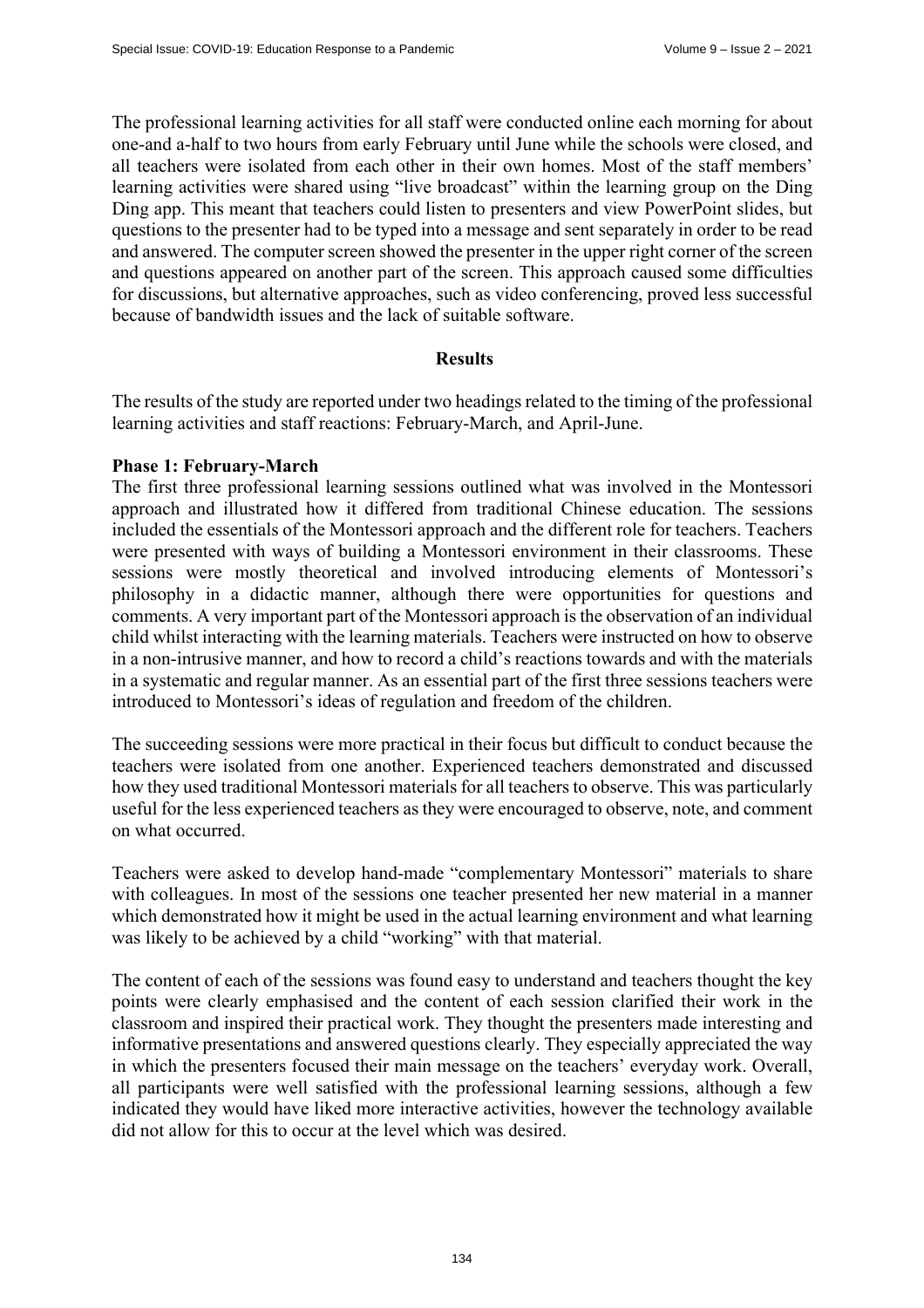A number of teachers found it very useful to be able to review each session at a later time as this allowed them to clarify their thinking and reflect upon the important messages, as well as picking up on points they may have missed initially. They indicated that when participating as a member of a group of 35 and interacting spontaneously it was difficult to grasp the significance of everything that was said.

After the initial three sessions it was decided that the following sessions should have a specific focus resulting in teachers being provided with focus questions to consider in preparation for the next day's session. Some key readings were also provided to stimulate their thinking. These measures assisted teachers, especially those with less experience, and provided a definite focus for each professional learning session.

| Time      | Topic of learning activities                     | Presenter     | Learners |
|-----------|--------------------------------------------------|---------------|----------|
| $11$ Feb. | Presentation: "The basic theories of Montessori  | Director      | All      |
| (Day 1)   | education" followed by question and answers      |               | teachers |
| 13 Feb.   | Presentation: Observation and recording,         | Director      |          |
| (Day 3)   | freedom and regulation"                          |               | teachers |
|           | Homework: Come to session with questions         |               |          |
|           | about basic theories of Montessori education     |               |          |
| 18Feb.    | Discussion: questions about teaching the area    | An            | All      |
| (Day 6)   | of Practical Life in Montessori classroom        | experienced   | teachers |
|           | Sharing: hand-made materials for the area        | teacher       |          |
| 25 Feb.   | Homework: hand-made traditional Montessori       | One principal | All      |
| (Day 11)  | sensorial material called "Pink Tower"           |               | teachers |
| 4 March   | 1.Question raised by teachers                    | Activity 1.   | All      |
| (Day 18)  | 2. Showing pictures of Constructive Triangles    | discussed by  | teachers |
|           | II hand-made by each teacher                     | teachers and  |          |
|           | 3. Sharing the making process                    | director      |          |
|           | 4. Three teachers demonstrate the process using  |               |          |
|           | their hand-made materials in a live session or a | Activities 2- |          |
|           | video recording uploaded to the online learning  | 6. conducted  |          |
|           | group                                            | by an         |          |
|           | 5. Discussion about the session and the          | experienced   |          |
|           | uploaded video                                   | teacher       |          |
|           | 6. Homework: 1) singing practice; 2) hand-       |               |          |
|           | made traditional Montessori sensorial material   |               |          |
|           | called Constructive Triangles III                |               |          |

Table 1: Details of selected professional learning sessions based on Director's notes

Two formal evaluations of the professional learning activities were undertaken in this phase. In late February, a survey was distributed to all teachers and towards the end of March focus group discussions were held involving all teachers, followed by separate focus group discussions with specific groups of teachers, and individual meetings with beginning teachers.

The survey indicated that the majority of teachers spent three or more hours on the first three sessions which focused on the basic theory of Montessori education, Montessori environment and materials, and methods of observing and recording children's learning. All teachers reported that the online presentations assisted them to understand Montessori's approach, but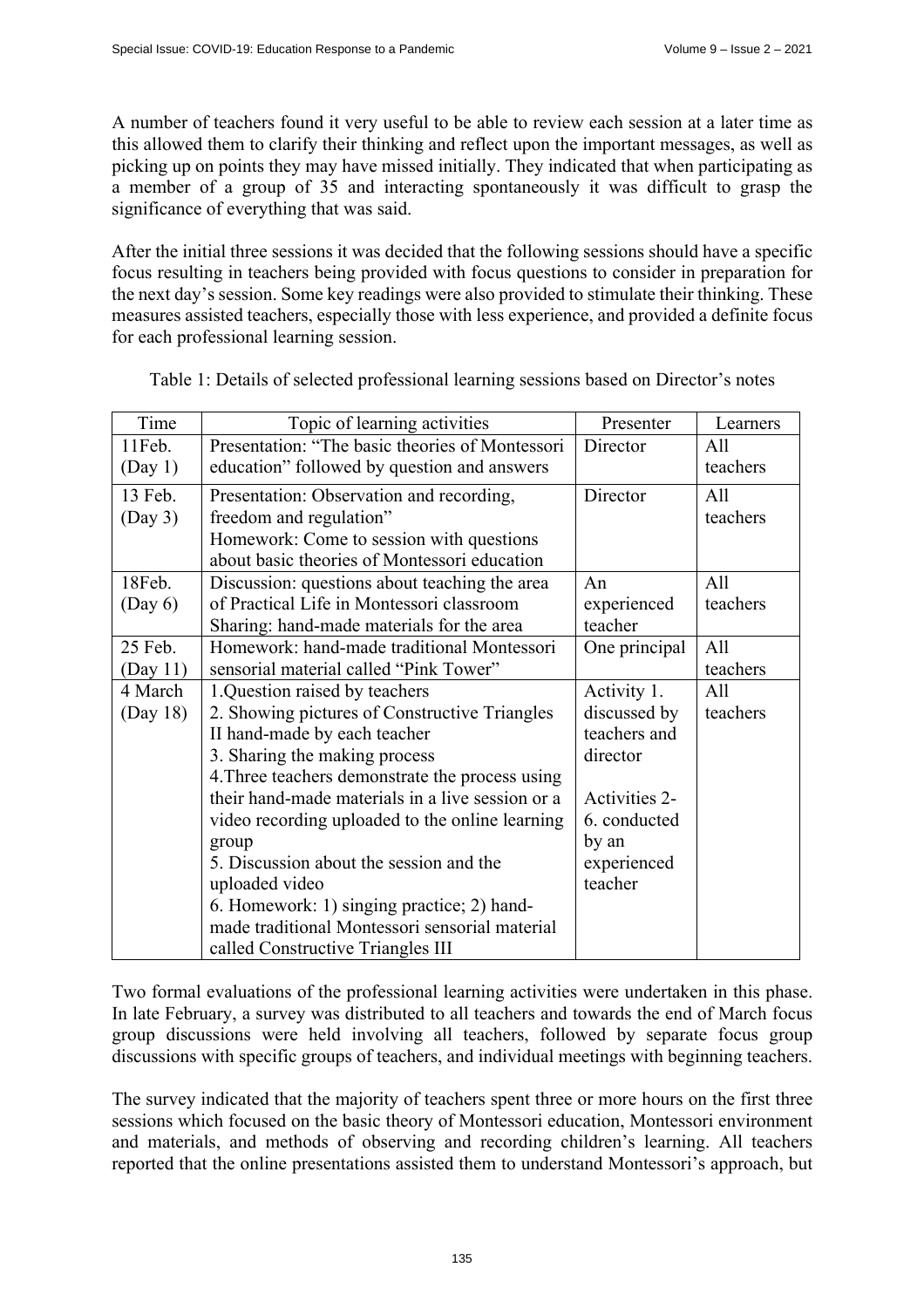most teachers found the sessions on the development and use Montessori materials were the most useful.

When surveyed about the forms of professional learning they preferred, the teachers indicated they preferred online synchronous lessons and interactive learning approaches best. The 31 respondents were able to choose one preferred form of professional learning, or as many as they wished.

| Mode of professional learning      | Numbers selecting each mode        |
|------------------------------------|------------------------------------|
| Online live (synchronous) sessions | 22 (1 person chose only this form) |
| Online interactive learning        | 22 (2 people chose only this form) |
| Off-line interactive learning      | 22 (1 person chose only this form) |
| Workshops or seminars              | 20                                 |
| Professional reading               | 17                                 |
| Face-to-face presentations         | 14 (2 people chose only this form) |

|  | Table 2: Teachers' preferred modes of professional learning |  |  |
|--|-------------------------------------------------------------|--|--|
|  |                                                             |  |  |
|  |                                                             |  |  |

In the second part of this phase emphasis was placed upon developing materials based upon Montessori principles, and focus group discussions began. The majority of comments from teachers indicated their interest was stimulated by the learning materials other teachers had prepared, as well as developing a renewed interest in their own learning and their deeper understanding of Montessori principles. Teachers commented:

*I have become more skilful in operating these materials than before. My memory [of how they should be used] was somewhat fading away, and now it is refreshed* (A Head Teacher).

*At the beginning I participated in making new materials because I'm a leader of a teaching group so I must make my presentation for our teachers as a positive role model. But eventually, I found it has become more and more interesting, so I make everything with a passion* (A Head Teacher).

*Making teaching materials improved my concentration and dug out my potential. I did not think I could be so good. In the past I was a very careless person. When* [my supervisor] *saw my work she said she had got to know a different me* (A less experienced teacher).

The focus group discussions with the less experienced teachers provided some additional insights into their uncertainties and lack of experience. Despite encouragement from presenters some of the younger teachers felt shy and uncertain about contributing to the discussions and asking questions publicly. The following comments from less experienced teachers indicate this:

*I wanted to listen to other teachers about how to answer first and then answer myself. But by then the discussion had moved to the next question too quickly.* 

In spite of this, listening to the issues that teachers discussed together was very useful: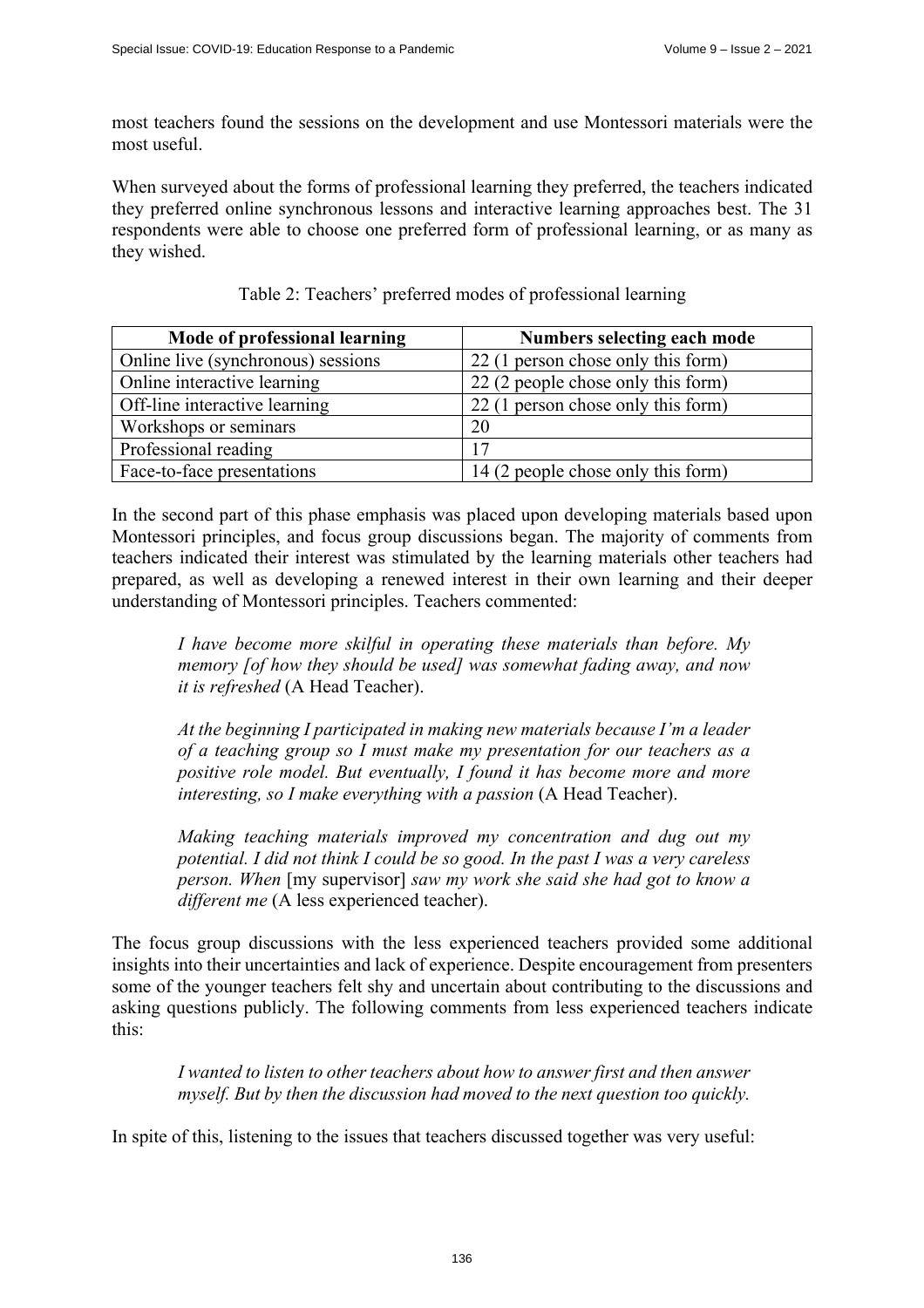*Listening to the teacher's story about their class and the teacher's answers is very helpful. In the future, if I encounter such children or such situations, I*  will know how to help them. I have learned some methods from other *teachers' experiences.* 

Some less experienced teachers were concerned that different teachers used the learning materials in slightly different ways. This confused them because they seemed to think that there was only one correct way to use the materials. Some beginning teachers commented:

*I found that teachers have their own operating habits, and there are differences. I hoped to have a unified approach which I could follow in the future.* 

and,

*When we watched the replays of live broadcasts, some teachers presented materials in different ways. We got confused and don't know which one is correct.* 

This reflects their reliance upon their previous experience associated with didactic approaches to teaching and learning. However, it was obvious that less experienced teachers found the sessions useful and one suggested that the broadcasts and videoconferences could be transferred to videos. This would allow the teachers to re-watch and re-listen to presentations and discussions and help overcome the problems of poor computer connections. This would help them clarify issues that were missed while they tried to be active in the discussions.

A written comment by the Director towards the end of March provides a positive view of the results of the program at that time:

*This morning I was so surprised by the quality of the hand-made materials the teachers made at home. They are so sophisticated. It has been such a joy to be involved in the teachers' experience-sharing in the morning learning sessions. I believe this group is so much better than before. It is so unexpected but a great achievement while we're losing so much during the pandemic. This keeps me feeling hopeful and that we will be successful in being able to battle this most difficult situation that we have ever met.* 

## **Phase 2: April-June**

During April and May discussion groups and online learning activities continued. Specialised online discussions and activities were set up for different groups of teachers. These groups were led by the Director and the two Principals and focused on the different work and needs of clusters of teacher**s.**

In April a series of sessions for the Principals and Head Teachers began. When asked to suggest issues which would form the basis of these sessions, they identified the following:

- How to understand children better through observing their behaviours;
- How to improve leadership;
- The methods of developing children's abilities;
- How to build up better trust with parents through communication;
- How to organise the daily work better;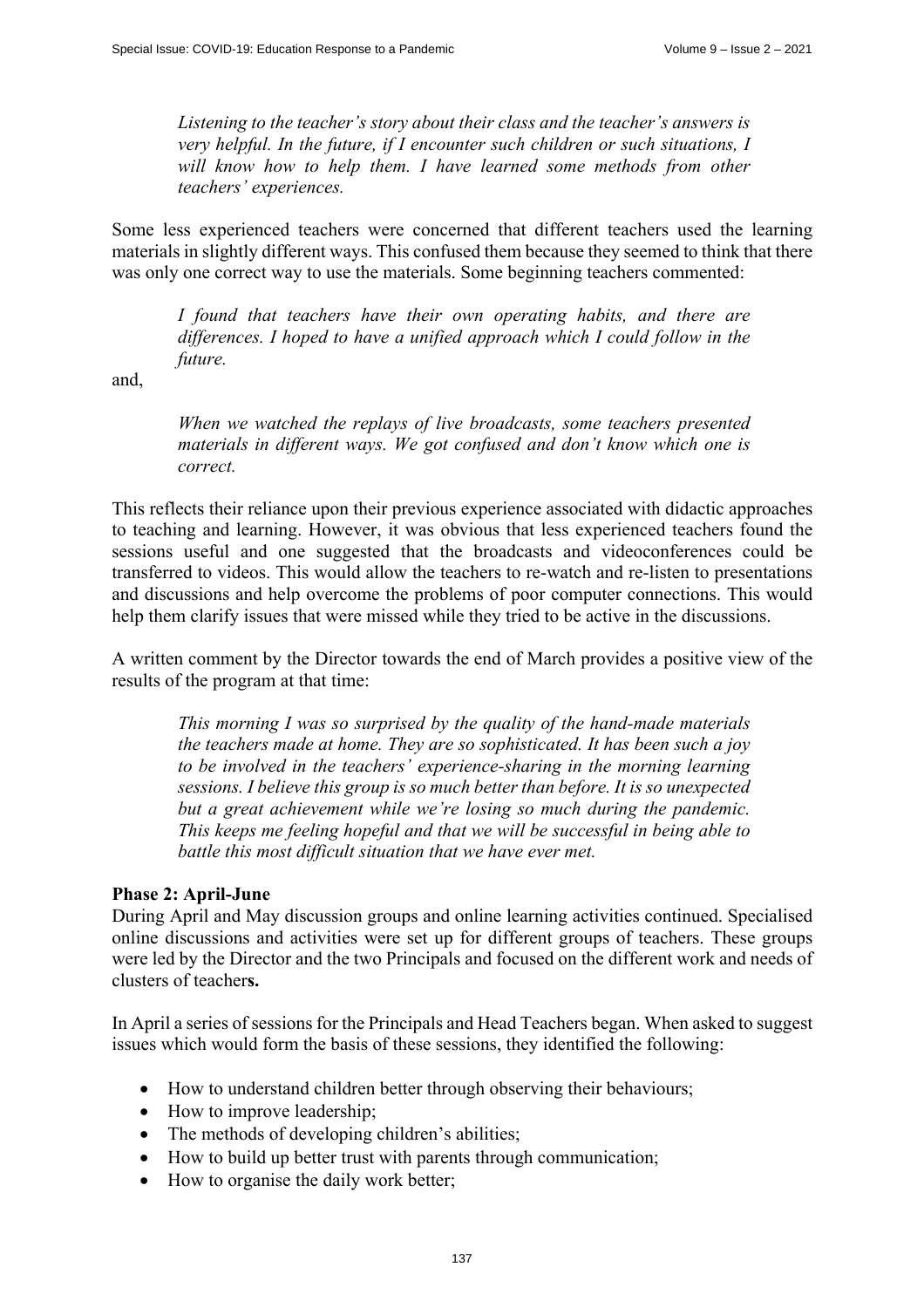- The management of a Montessori class;
- How to build a cohesive and energetic team;
- How to deal with an injured child.

Materials on each issue were prepared and the Head Teachers were provided with one or two readings prior to each session. Head Teachers were encouraged to use their previous experiences to provide "real" scenarios for discussion. Details of selected sessions based on the Director's notes are presented below:

| Time     | Learning Activities                              | Presenter | Learners   |
|----------|--------------------------------------------------|-----------|------------|
| 24       | 1. Participants vote for the issues that concern | Director  | Head       |
| March    | them most to choose the contents for their       |           | Teachers   |
| (Day 1)  | learning that could most help them at their      |           | and        |
|          | position in the centres                          |           | Principals |
|          |                                                  |           |            |
| 31       | 1. Presentation: Team Cohesion and Personal      | Director  | Head       |
| March    | Leadership:                                      |           | Teachers   |
| (Day 2)  | Understand yourself better                       |           | and        |
|          | Teambuilding and cohesion                        |           | Principals |
|          | Core management skills and leadership            |           |            |
|          | 2. Interaction with learners about:              |           |            |
|          | What kind of person am I?                        |           |            |
|          | 3. Homework: Describe your strengths and         |           |            |
|          | weaknesses. Devise a plan to improve your        |           |            |
|          | strengths and overcome your weaknesses.          |           |            |
| 2 April  | Presentation: Team Work and Efficiency           | Director  | Head       |
| (Day 3)  | Management                                       |           | Teachers   |
|          | Time management                                  |           | and        |
|          | Plan-making                                      |           | Principals |
|          | Power of regulation                              |           |            |
|          | Homework:                                        |           |            |
|          | Prioritising your work                           |           |            |
|          | Short term and long-term goals for your          |           |            |
|          | team                                             |           |            |
|          | Describe a conflict among children and           |           |            |
|          | prepare your language to help solve the          |           |            |
|          | problem                                          |           |            |
| 10 April | Discussion: Studying the book "Understanding     | Director  | Head       |
| (Day 5)  | and Positive Guidance of Children"               |           | Teachers   |
|          | Indoor environment that suits children's         |           | and        |
|          | development                                      |           | Principals |
|          | Positive communication                           |           |            |
|          | Effective interference of behaviour              |           |            |
|          | guidance.                                        |           |            |
|          | Real examples                                    |           |            |

## Table 3: Selected professional learning sessions for Head Teachers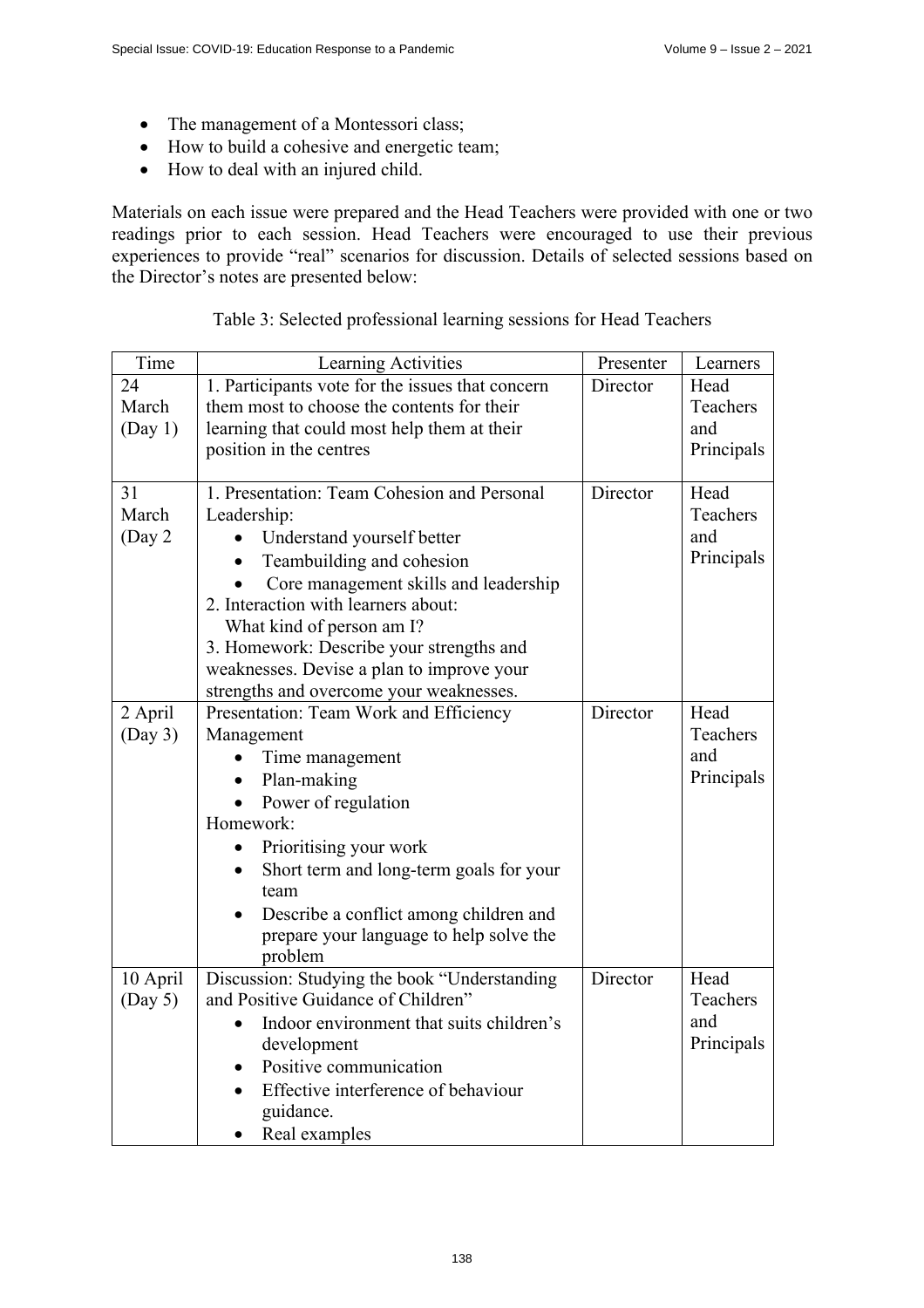Towards the end of May some less experienced teachers were becoming aware of the pressure parents were likely to put on them once the children returned. They wondered how they might gain parents' trust. The young teachers were aware that the Montessori method was very different to what they had experienced in their own education. They thought it might be difficult to convince parents that the children were learning because it might appear that the children were "playing" with materials rather than "learning". The Director, together with the two Principals decided that the parents needed to be aware of the basis of the Montessori approach and to accept it as the way in which learning now takes place in the two ECE centres. The Director planned to have meetings for parents once the coronavirus quarantine was lifted to explain the processes involved in a Montessori approach. In the meantime, parents were provided with online materials which explained Montessori education.

Over the period of physical isolation necessitated by COVID-19, the Director provided some insights into staff reactions to being isolated physically from colleagues and the children.

*The morale and cohesion of the whole teacher team has been considerably increased since we started the online program. … I don't know the exact reason but strongly feel it might be because of the difficulties everybody shares right now … We realise it is better to stay with the groups we are in to support* [each other] …. *It may give each other more security when everybody feels the stress from the uncertainty spreading in the whole society.* 

In the past the Director had found it difficult to stimulate much discussion during face-to-face professional learning sessions. She suggested that this could have been due to her role as the Director as well as the trainer. Part of the way through the online professional learning program she stated:

*There are so many more teachers involved in discussion now online. They can have some preparation before each discussion. … It wasn't like this at the beginning of the online sessions,* [but] *we decided to give teachers notice and a few related questions to think about in advance. I found the group discussion online is so different.* 

The regular online sessions involving practical exercises increased the level of teachers' personal communications, especially among experienced teachers. The Head Teachers now understood that they had a role to play in leading younger colleagues in understanding why and how the Montessori approach leads to a special kind of children's learning.

Teachers chosen to demonstrate online how they used the learning materials with children took their role very seriously. They conferred with other experienced teachers prior to their demonstration to ensure that the details they provided were accurate and clearly expressed. As the Director states, this unexpected outcome *seems to have contributed to group learning in a self-motivating way*. A learning community was developing.

An important reason that the teachers, as unpaid volunteers, continued their involvement in the program after the planned one-week was that, as they were in isolation, they looked forward to the opportunity to see and hear their colleagues on a regular basis.

The Director could see many advantages to online learning. She stated: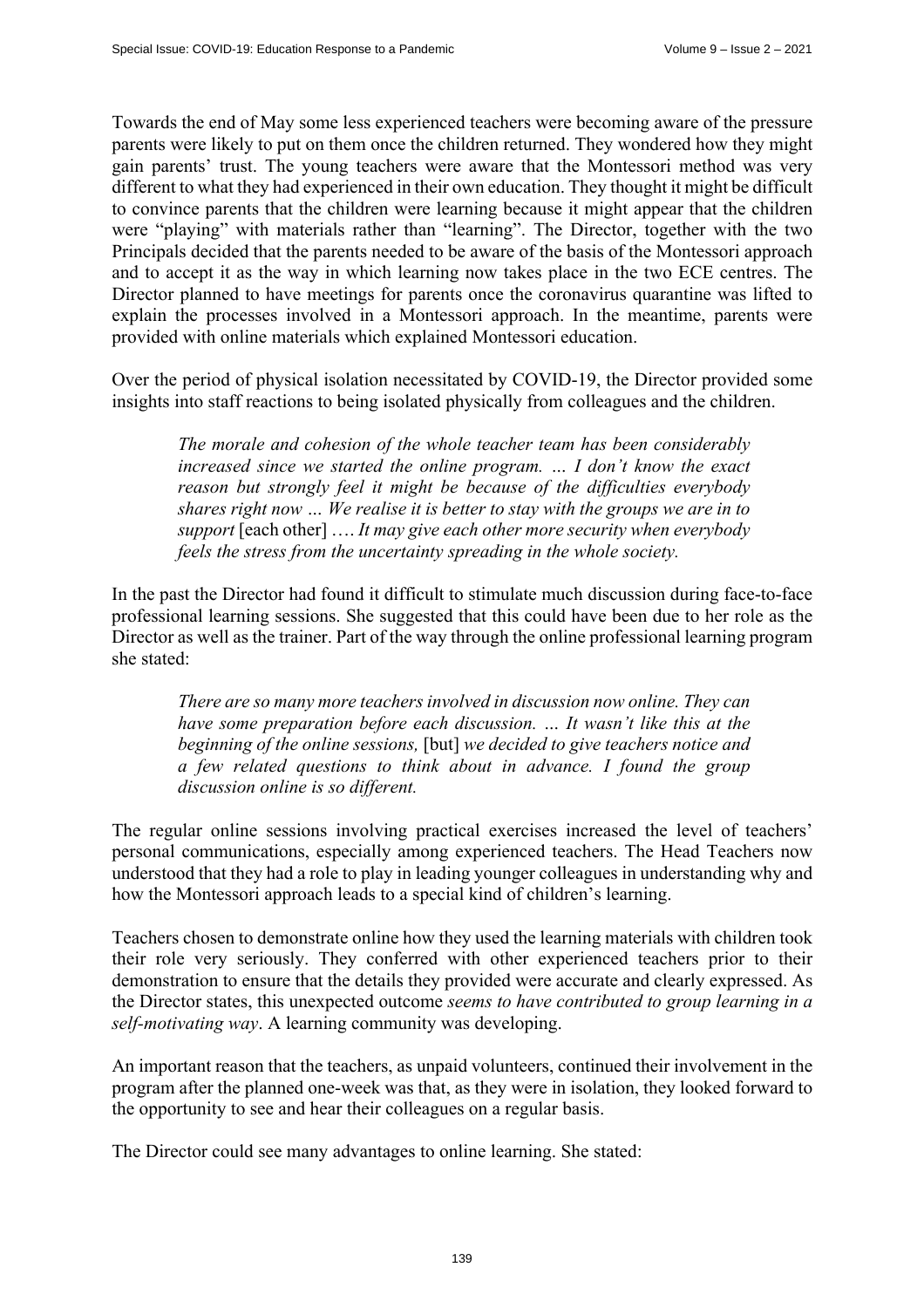*I'd seriously consider using this form of learning* (online) *regularly in the future, in addition to our usual face-to-face professional learning activities.*

#### **Analysis and Discussion**

The results of this study are analysed through the seven elements of effective professional learning programs identified by Darling-Hammond et al. (2017).

## **Content-Focused**

Effective professional learning involves teaching strategies and specific pedagogies which are associated with specific curriculum content (Darling-Hammond et al., 2017 pp. 5–7). It was planned that the two ECE centres adopt a modified Montessori approach to education. In the early stages of the teachers' learning program, they were introduced to the philosophy and principles of the Montessori method with emphasis on "the education of the senses". In later sessions some specific approaches advocated for teaching reading, writing, language, and numeration were introduced. Teachers worked with special materials developed on Montessori principles and through this began to understand what Montessori was trying to achieve through her pedagogical methods and materials.

## **Active Learning**

Effective professional learning provides opportunities for teachers to design and try out new teaching strategies and to engage in the same style of learning they are designing for their students (Darling-Hammond et al., 2017, pp. 7–9). After an introduction to Montessori's philosophy of education and child development, all activities had a practical emphasis. Teachers were given tasks to develop materials which could be used to produce the types of learning advocated by Montessori. During each session selected teachers would explain how they developed materials, and they also demonstrated online how they would use the materials with children. Given the nature of the situation under which the professional learning took place it was not possible for teachers to physically practice the new materials with children, however, teachers gained confidence in their own ability to adapt to the Montessori method.

## **Collaboration**

Effective professional learning helps teachers create communities of learners which can change the culture of instruction by providing time and space for the sharing of ideas (Darling-Hammond et al., 2017, pp. 9–11). Although teachers were separated by distance, they were united in sharing the presentations and discussions that occurred during the online sessions. A high degree of collaboration was developed because of the regularity of the meetings which led to teachers becoming more familiar with each other as individuals. As the isolation restrictions were eased small groups of teachers were able to begin to meet face-to-face. The special series of sessions for Head Teachers were developed specifically to meet their espoused needs. As a result of allowing Head Teachers to meet online and face-to-face they developed their own learning community. These communities showed how Head Teachers might become pedagogical leaders for the other two members in each of their groups.

## **Models of Effective Practice**

Effective professional learning involves teachers developing a clear understanding of what appropriate professional practice might look like as well as providing opportunities for teachers to share stories of actual teaching events (Darling-Hammond et al., 2017, pp. 11–12). During the online meetings teachers were encouraged to share positive examples of their teaching practice. Although it was mainly the more experienced teachers who were able to do this, newer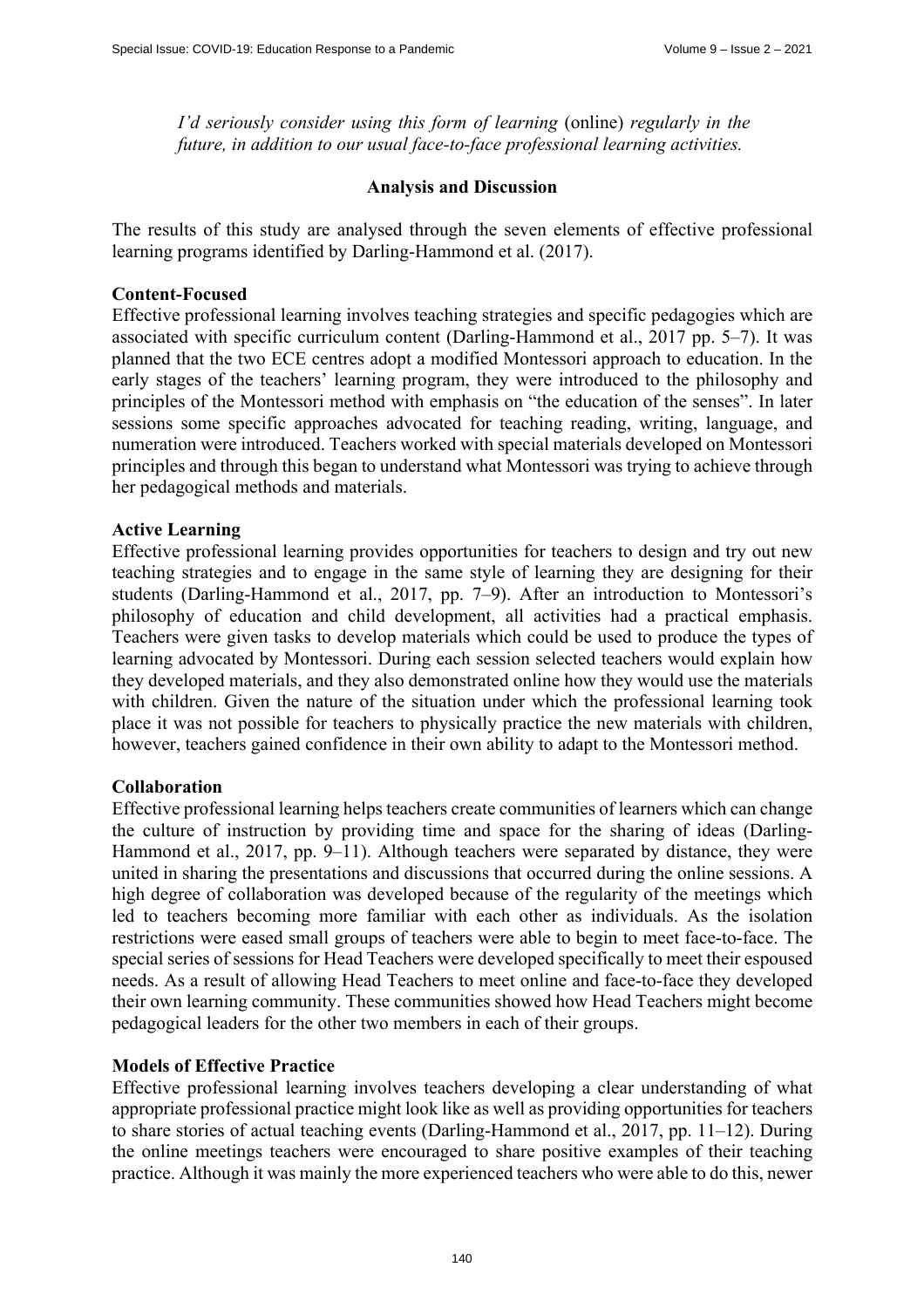teachers learned from the practical stories of their colleagues. When demonstrating how they thought new materials might be used in the classroom teachers used effective practices and also elicited possible modifications from other teachers.

## **Expert Support**

Effective professional learning focuses directly upon the individual needs of teachers, allows them to share personal expertise, and provides appropriate support from experts (Darling-Hammond et al., 2017, pp. 12–14). Having graduated with a professional qualification in the Montessori approach to education the Director was able to answer questions and clarify what the materials and activities were designed to achieve. She was supported in this by her two Principals. The provision of expert support was most important because the Montessori approach is so different to what most teachers had experienced throughout their own schooling. Two areas of concern for some teachers were how to maintain discipline in the classroom and how to respond to parents who questioned the Montessori approach. Discipline in the classroom can only become a practical reality once the classes are in operation. The teachers understand, in theory, Montessori's approach that a child developing self-discipline occurs through an understanding of how their behaviour might impact upon others in the classroom. Convincing parents of the advantages of a Montessori education is a task for the Director and the two Principals. In order to achieve this objective, the Director is conducting meetings with parents to explain what, how, and why certain things are important in the education of their children.

## **Feedback and Reflection**

Effective professional learning involves teacher reflection and allows time for teachers to think about their practice (Darling-Hammond et al., 2017, pp. 14–15). Although there were some technical difficulties in providing instant feedback during the group online sessions, these difficulties were overcome to a certain extent when it was possible to organise discussions for special groups. One outcome from the online sessions was that teachers were able to review and reflect upon what happened during each session. Many teachers liked the fact that they could re-watch the sessions at a later time. While they were participants in real-time sessions there was no time to think about what they had observed, nor was there time for reflection. Rewatching provided for thinking and reflecting.

#### **Sustained Duration**

Effective professional learning provides adequate time for learning. It consists of multiple opportunities for learning over a sustained time period (Darling-Hammond et al., 2017, p. 15). For four months teachers interacted with each other on an almost daily basis, discussing professional issues and clarifying for themselves what the Montessori approach meant for them and the children they were to teach. Prior to this, teachers from each centre used to meet separately at the end of each week, and both centres met together every two months. From the teachers' comments, much was gained from the regularity of the sessions they spent together online, but physically apart. The stresses of being unable to socialise, or do the things they liked to do, and being unable to work face-to-face was, in part, overcome by the feeling that they were not alone and that others were having similar feelings. The fact that they knew they could interact with colleagues who were in the same predicament on a regular basis was reassuring.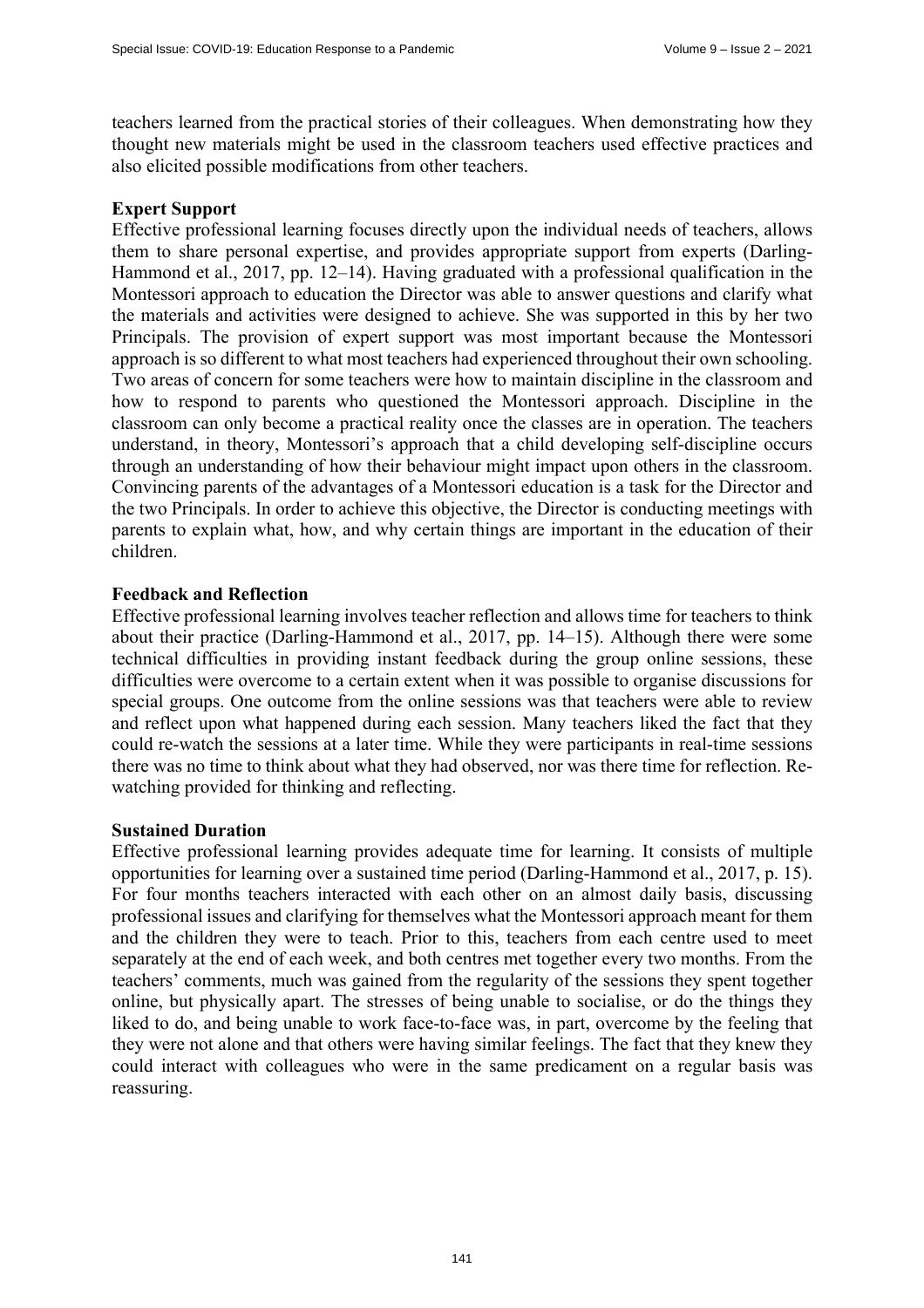## **Conclusion**

The professional learning program was initially planned to be implemented over a one-week period. During this time teachers at two early childhood education centres in Shandong province, China would learn about the Montessori approach, and the philosophy underpinning its pedagogy and curriculum. As a result of the government requirement for individuals to quarantine themselves for an indeterminate length of time the program grew and developed into a highly practical experience. The mode of delivering the program was rapidly adapted from face-to-face to online learning.

Teachers' comments after their professional learning program indicated that they felt prepared to implement a learning program for children which is different to that which they had experienced as students. A greater sense of collegiality was developed during the months of professional learning, and teachers were able to develop closer relationships with each other. The teaching group structure of three people, Head Teacher, Teacher, and Carer was very important, especially for professional learning in the future. Each member of each group got to know other members better and came to understand their colleagues' strengths and weaknesses.

A factor which contributed to the success of the professional learning project was the ability of the Director to see opportunities the extended period of professional learning presented. This additional time allowed for the development of a more extensive program involving input from staff members, and the consideration of issues which otherwise could not have been addressed. At the beginning of June, when the children were permitted to return to the centres, the teachers reported that they felt refreshed and were eager to try out the things they had learned.

The elements of effective professional learning identified by Darling-Hammond et al. (2017) were reflected in the literature consulted and the seven elements were found to provide a useful structure for the analysis of the results of the program. What remains to be determined is the impact the professional learning program has had on teachers' practices in the classroom once the children return.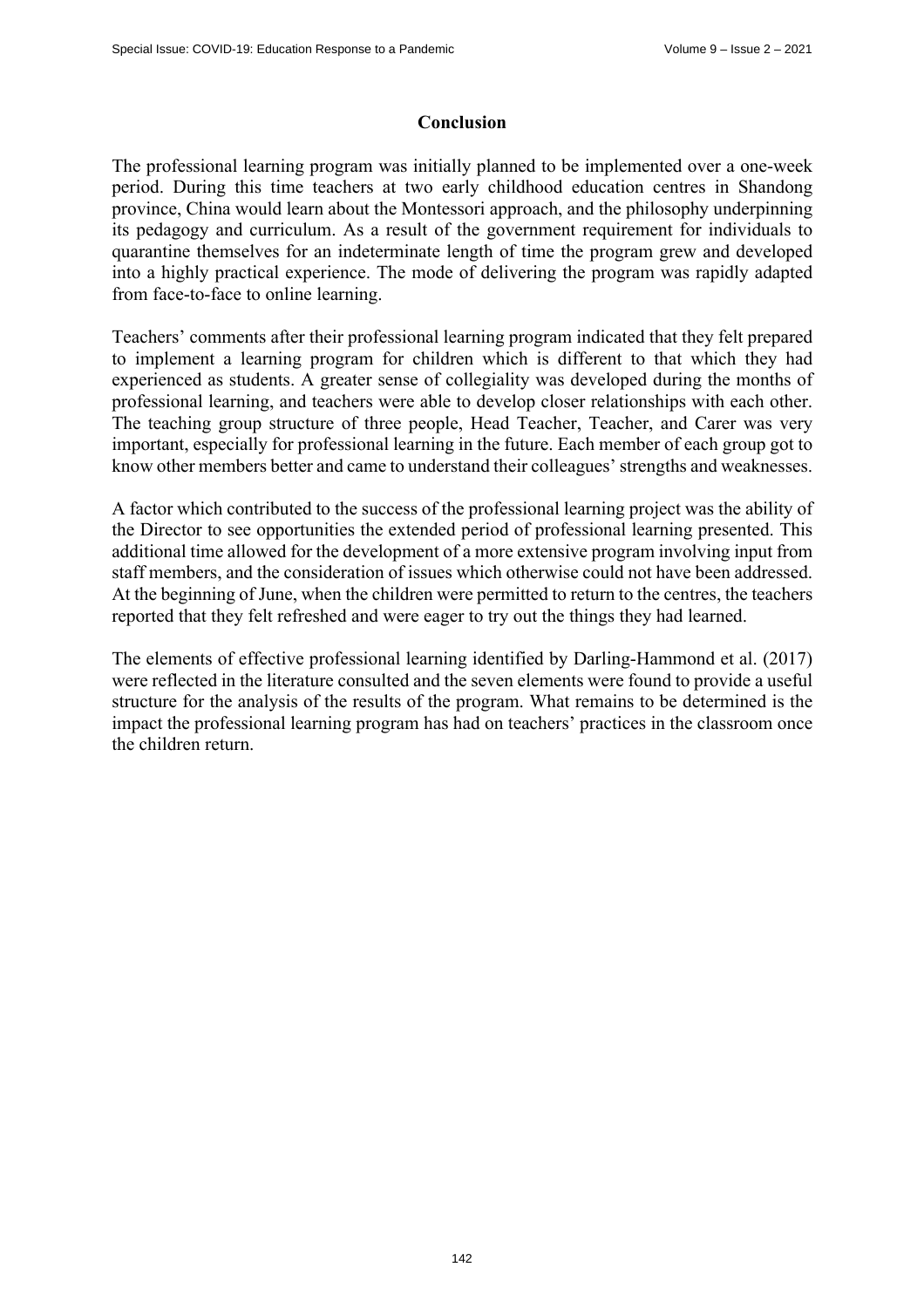## **References**

- Bayar, A. (2014) The components of effective professional development activities in terms of teachers' perspectives. *International Online Journal of Educational Sciences, 6* (2), 319–327*.* <https://doi.org/10.15345/iojes.2014.02.006>
- Borko, H., Jacobs, J. & Koellner, K. (2010) Contemporary approaches to teacher professional development. In P. Peterson, E. Baker, & B. McGaw (Eds*)*, *International encyclopedia of education*, (7, pp. 548–556). Elsevier Science. [https://doi.org/10.1007/978-981-6\\_127-1](https://doi.org/10.1007/978-981-6_127-1)
- Darling-Hammond, L. and Richardson, N. (2009). Research review/Teacher learning: What matters? *How Teachers Learn, 66* (5), 46–53.
- Darling-Hammond, L., Wei, R.C., Andree, A. Richardson, N. & Orphanos, S. (2009). *Professional learning in the learning profession: Teacher development in the United States and abroad.* National Staff Development Council. <https://doi.org/10.1.1.180.6634>
- Darling-Hammond, L., Hyler, M. E., and Gardner, M. (2017). *Effective teacher professional development*. Learning Policy Institute. <https://learningpolicyinstitute.org/product/teacher-prof-dev>
- Harris, A. & Jones, M. (2017) Leading professional learning: putting teachers at the centre. *School Leadership & Management* (Editorial), 37 (4). 331–333. <https://doi.org/10.1080/13632434.2017.1343705>
- Kedzior, M. & Fifield, S. (2004) Teacher professional development. *Education Policy Brief*, 15, (May). Education Research & Development Centre, University of Delaware. <https://udspace.edel.edu/handle/19716/245>
- Kennedy, A. (2015) 'Useful' professional learning … useful for whom? *Professional Development in Education* (Editorial), *41* (1), 1–4. <https://doi.org/10.1080/19415257.2014983787>
- Little, J. (2012) Professional community and professional development in the learning-centred school. In M. Kooy & K. van Veen (Eds.), *Teacher learning that matters: International perspectives*, pp. 22–46. <https://doi.org/10.4324/9780203805879>
- Merriam, B. & Tisdell, E. (2016). *Qualitative research: A guide to design and implementation*. (4th ed.). Jossey-Bass.
- Montessori, M. (1912). *The Montessori method: scientific pedagogy as applied to child education in the Children's Houses*. (Translated by A.E. George) Frederick A. Stokes. <https://digital.library.upenn.edu/women/momtessori/method/method.html>
- Montessori, M. (1949). *The absorbent mind*. Theosophical Publishing House. [https://gseuphsdlibrary.files.wordpress.com/2013/06/the-absorbent-mind](https://gseuphsdlibrary.files.wordpress.com/2013/06/the-absorbent-mind-montessori.pdf)montessori[.pdf](https://gseuphsdlibrary.files.wordpress.com/2013/06/the-absorbent-mind-montessori.pdf)
- Nolan, A. & Molla, T. (2018) Teacher professional learning in early childhood education: Insights from a mentoring program. *Early Years, 38* (3), 258–270*.*  <https://doi.org/10/1080/09575146.1259212>